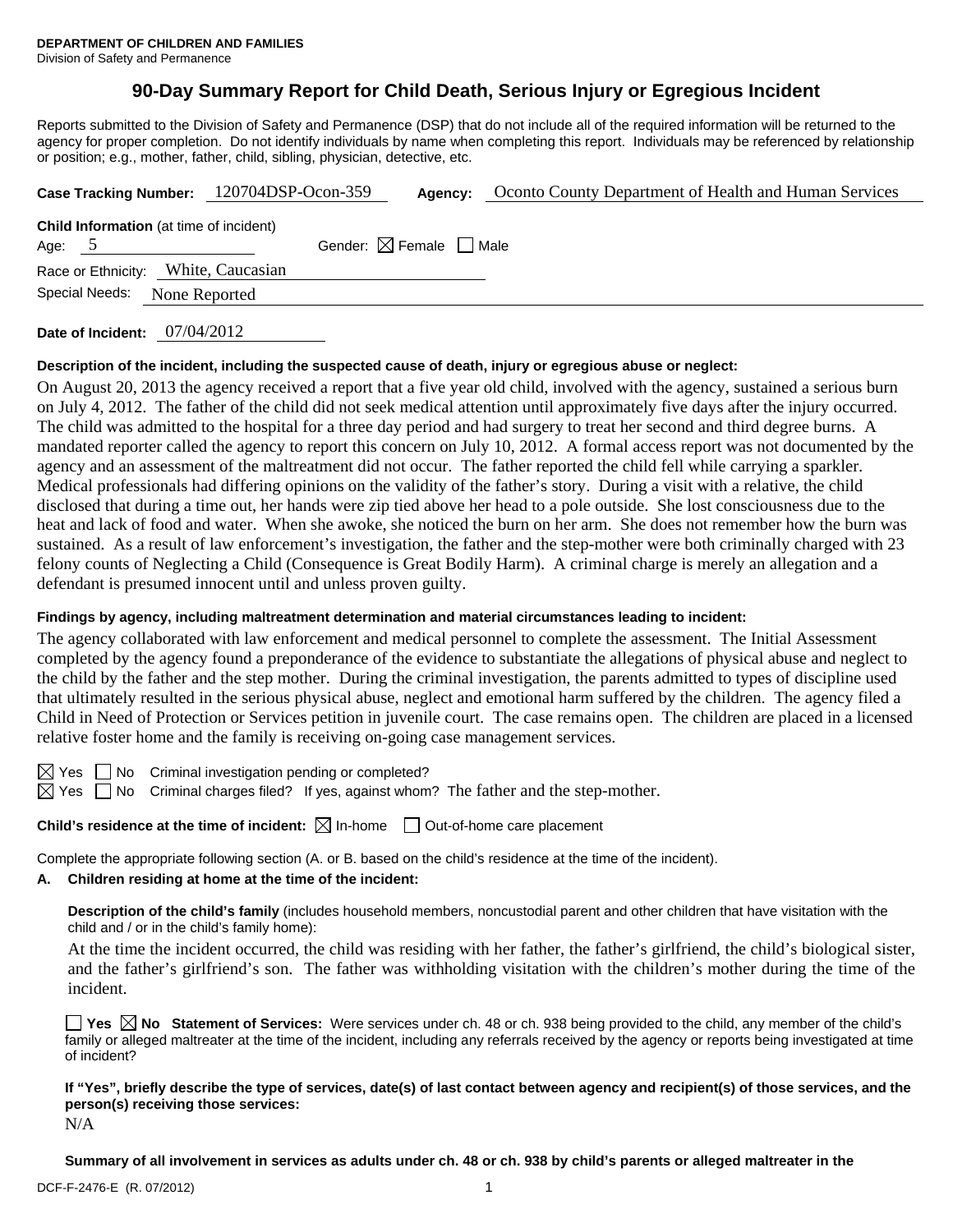**previous five years:** (Does not include the current incident.) N/A

#### **Summary of actions taken by the agency under ch. 48, including any investigation of a report or referrals to services involving the child, any member of the child's family living in this household and the child's parents and alleged maltreater.** (Does not include the current incident.)

(Note: Screened out reports listed in this section may include only the date of the report, screening decision, and if a referral to services occurred at Access. Reports that do not constitute a reasonable suspicion of maltreatment or a reason to believe that the child is threatened with harm are not required to be screened in for an initial assessment, and no further action is required by the agency.)

1/8/08 the agency screened in a CPS report alleging sexual abuse to the child by the father. The allegations were unsubstantiated, the children were found to be safe and the case was closed. The family was encouraged to continue counseling.

On 1/26/10 a CPS report was screened-out.

On 3/11/11 a CPS report was screened-out.

On 8/2/11 a CPS report was screened-out.

On 8/19/11 a CPS report was screened-out.

On 11/18/11 a CPS report was screened-out.

On 12/1/11 a CPS report was screened-out.

On 12/8/11 a CPS report was screened-out.

On 12/21/11 a CPS report was screened-out.

On 7/10/12 a report received by the agency regarding current allegation; however this was not documented in the statewide automated child welfare system or assessed by the agency at the direction of the previous CPS Supervisor.

On 5/23/13 the agency screened in a CPS Report alleging neglect to the children by the father and step-mother. The allegations of neglect to the child and her biological sibling were substantiated. The allegations of neglect to the stepbrother of the child were unsubstantiated. The child's sister was placed with a relative due to her condition as a result of the neglect. The child and her step-brother remained living in the home. The agency filed a Child in Need of Protection or Services petition and opened the case for on-going services.

# **Summary of any investigation involving the child, any member of the child's family and alleged maltreater conducted under ch. 48 or ch. 938 and any services provided to the child and child's family since the date of the incident:**

The agency screened in and assessed an allegation of neglect to the children in May, 2013. The Initial Assessment completed by the county agency found was a preponderance of evidence to substantiate neglect to the child and her sibling by the father and the step-mother. The child's sibling was placed with a relative due to her physical condition as a result of the neglect.

The agency screened in and assessed the allegation of physical abuse and neglect to the child regarding the incident that occurred on 7/4/2012 and was reported on 8/20/2013. Physical abuse and neglect to the child by the child's father and stepmother were substantiated. The father and the step-mother were arrested for multiple felony charges. The father remains incarcerated. The agency filed a Child in Need of Protection or Services petition and the case is open for on-going services.

# **B. Children residing in out-of-home (OHC) placement at time of incident:**

**Description of the OHC placement and basis for decision to place child there:** N/A

**Description of all other persons residing in the OHC placement home:**

N/A

**Licensing history:** Including type of license, duration of license, summary of any violations by licensee or an employee of licensee that constitutes a substantial failure to protect and promote the welfare of the child. N/A

| Summary of any actions taken by agency in response to the incident: (Check all that apply.) |                              |  |                                       |  |  |  |
|---------------------------------------------------------------------------------------------|------------------------------|--|---------------------------------------|--|--|--|
| $\boxtimes$                                                                                 | Screening of Access report   |  | Attempted or successful reunification |  |  |  |
| $\times$                                                                                    | Protective plan implemented  |  | Referral to services                  |  |  |  |
| $\boxtimes$                                                                                 | Initial assessment conducted |  | Transportation assistance             |  |  |  |
| $\boxtimes$                                                                                 | Safety plan implemented      |  | Collaboration with law enforcement    |  |  |  |